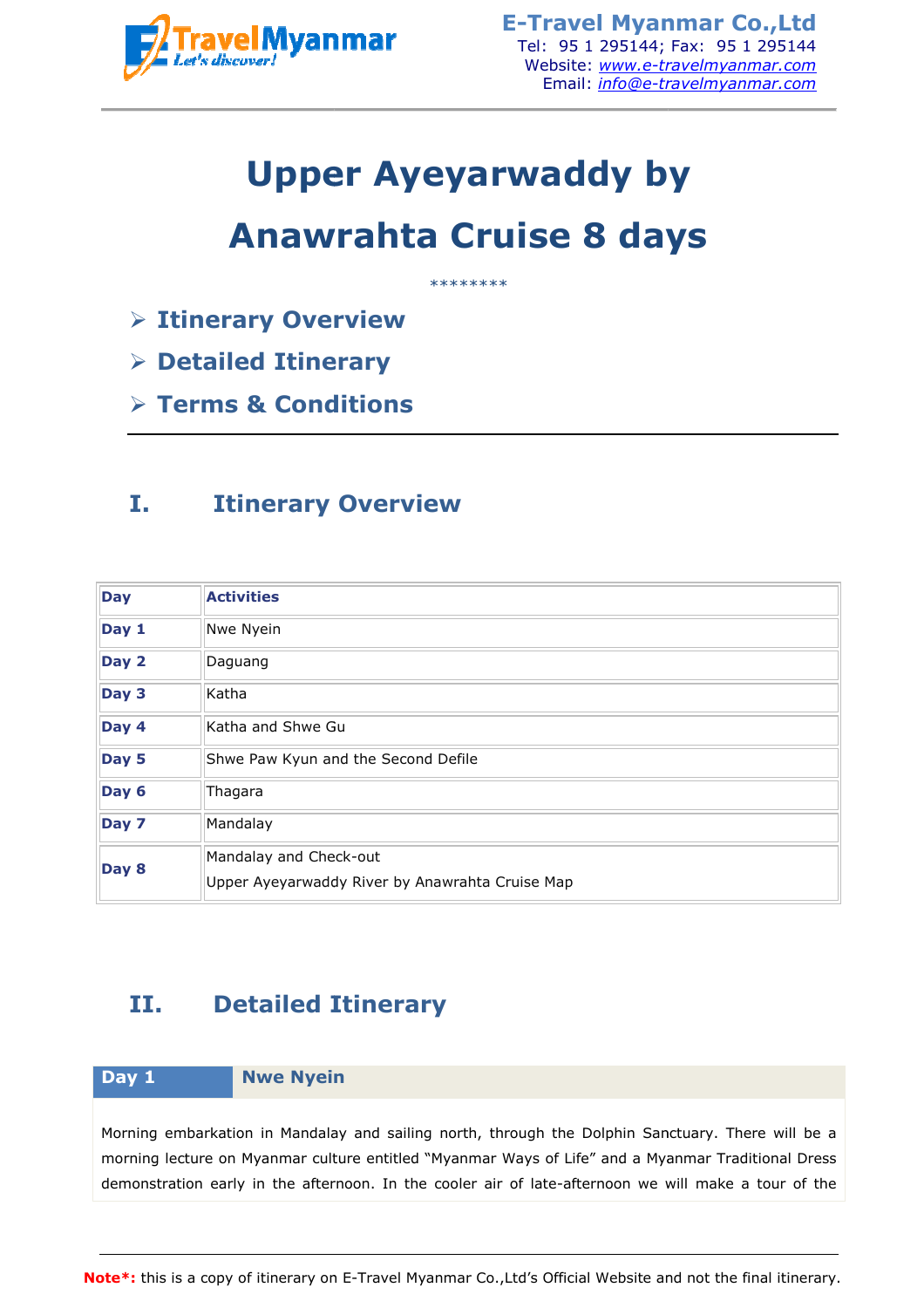

pottery village of Nwe Nyein. Here you can see traditional techniques still being used to produce a wide variety of decorative pots. Tonight a longyi Cocktail Party will break the ice with your fellow guests guests.

### **Day 2 Daguang**

Morning yoga/meditation session available. Today's sailing is through the rolling hills of the Third Defile. Passing bamboo villages and even smaller fishing settlements, you will wonder how tranquil these lives can be. Join our Chef for a Cookery Demonstration in the morning and attend an informal Burmese language lesson in the afternoon. We will reach Dagaung for another late-afternoon tour, which will language lesson in the afternoon. We will reach Dagaung for another late-afternoon tour, which will<br>show you life on the riverbank and introduce you to this small town with it's ancient fortifications, archeological area and famous nat or spirit shrines

### **Day 3 Katha**

Morning yoga/meditation session available. Early-afternoon we reach the enchanting colonial town of Katha, setting for George Orwell's Burmese Days. Little has changed since then. Of interest are the fire station's collections of the Irrawaddy Flotilla Company's ship's bells taken from sunken ships in the Second War. Katha was the final resting place for much of the old flotilla as over a hundred ships were scuppered here in 1942 - an Act of Denial before the advancing Japanese. Our tour will take you around all the places that appear in the book and give you the opportunity to really imagine how life was in this far-flung corner of the British Empire. Tel: 95 1 2951446; Fax: 95 1 295144; Fax: 95 1 295144; Fax: 95 1 295144; Fax: 95 1 295144; Fax: 95 1 295144; Email: *info@e-travelmyanmar.com*<br>Email: *info@e-travelmyanmar.com*<br>Email: *info@e-travelmyanmar.com*<br>comoyy Cock afternoon we reach the enchanting colonial town of<br>Little has changed since then. Of interest are the fire<br>pany's ship's bells taken from sunken ships in the<br>much of the old flotilla as over a hundred ships were<br>e advancin

### **Day 4 Katha and Shwe Gu**

In the morning disembark for a visit to Katha's colorful, bustling and noisy market before going on to visit an elephant logging camp in the hardwood forests of the hills that surround the town. After, we will call into the old Golf Club before returning to the ship for lunch. In the afternoon you may relax on the Sun Deck while we continue upstream to Shwe Gu. Afternoon tea will be served before a lecture on Myanmar history and current affairs affairs.

### **Day 5 Shwe Paw Kyun and the Second Defile**

Another early start is recommended as we take you on a tranquil walk through the rarely-visited island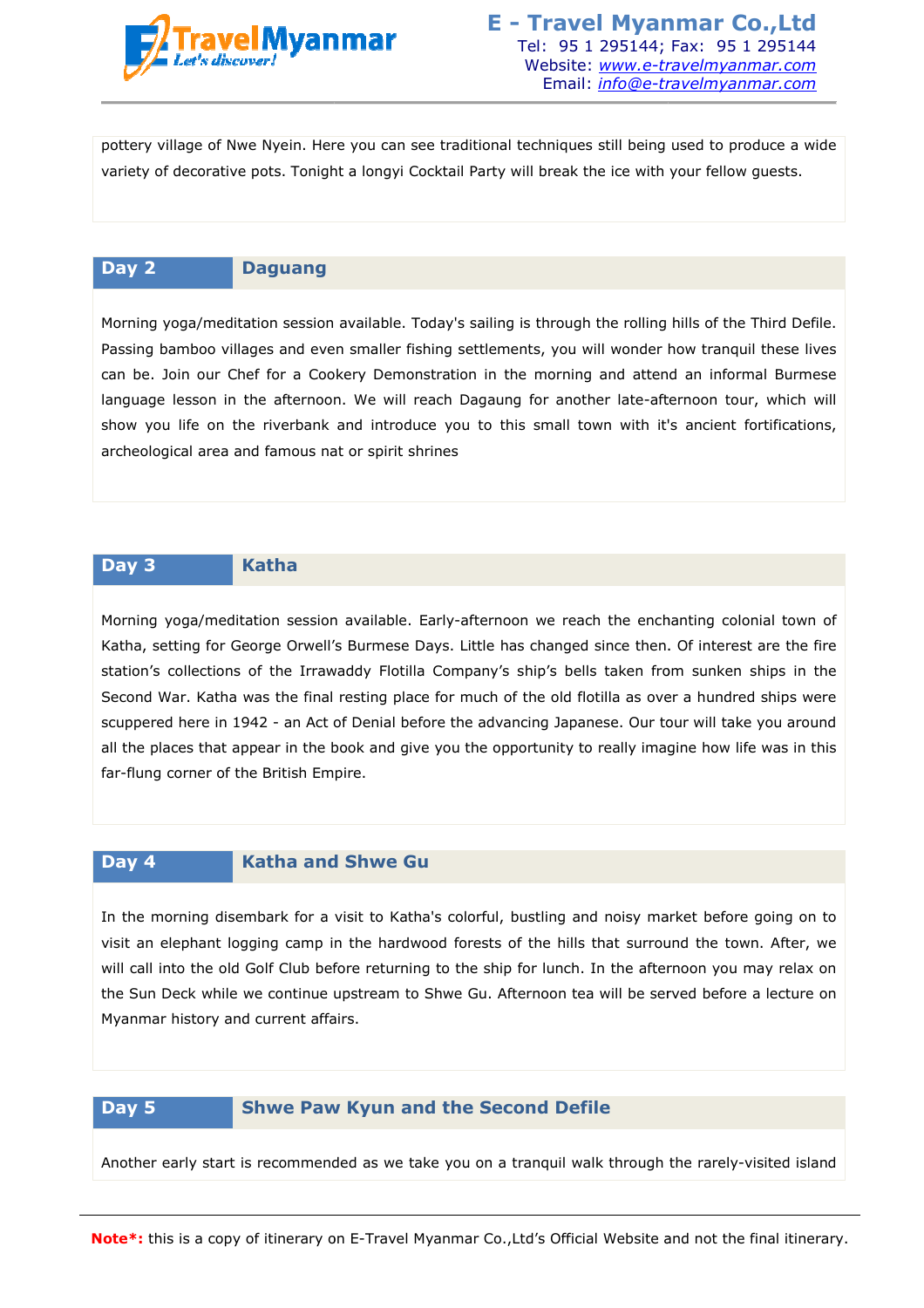

of Shwe Paw Kyun. After, be prepared on the Sun Deck as we make our first passing through the dramatic Second Defile. This will take about two hours, depending on the force of the current. Once out the other side we will turn at the Sinkan Bridge and begin our return journey by plunging once again into the fast flowing waters of the Defile. It may take as little as 25 minutes to reach the other end! We will sail on, passing Katha before mooring for the night. ending on the force of the current. Once out<br>our return journey by plunging once again<br>le as 25 minutes to reach the other end! We<br>ill go ashore and climb the hill to reach a<br>ing in the view of the Third Defile. Another

### **Day 6 Thagara**

After a short sail we should reach Thagara, where we will go ashore and climb the hill to reach a majestic Reclining Buddha gazing serenely southwards, taking in the view of the Third Defile. Another relaxing afternoon perhaps enjoying the facilities of our spacious Spa (including the only Swedish Swedish-style sauna on the Ayeyarwaddy) or our 8 meter whirlpool swimming pool, conveniently raised so you may lie in the water and still enjoy the passing scenery. For those wishing for some mental stimulation there will be a lecture on 'Religion in Myanmar' and another Burmese language lesson.Tonight we will moor near Tabbeikyin, the nearest port to the famous ruby mines of Mogok Mogok. Tel: 95 1 295144; Fax: 95 1 295144; Fax: 95 1 295144; Fax: 95 1 295144; Fax: 95 1 295144; Faxelinyanmar.com<br>
Email: *info@e-travelinyanmar.com*<br>
Email: *info@e-travelinyanmar.com*<br>
Email: *info@e-travelinyanmar.com*<br>
a abo

### **Day 7 Mandalay**

Depending on the water level and local conditions, we hope to visit Thiha Taw Island in the mouth of the Third Defile this morning. Here a beautiful monastery was suddenly and mysteriously abandoned around 100 years ago. The monks from this monastery were reputed to have tamed fish and used to place gold-leaf on them during special ceremonies. In the afternoon there will be a lecture entitled "History of Mandalay" while we continue sailing south. We reach Mandalay late in the afternoon where you will disembark in time to see sunset at the famous "U Bein's Bridge", the longest teak bridge in Myanmar.

### **Day 8 Check-out**

Enjoy your last day on board with Anawrahta Cruise before saying goodbye to the staff as you check checkout the cruise after breakfast.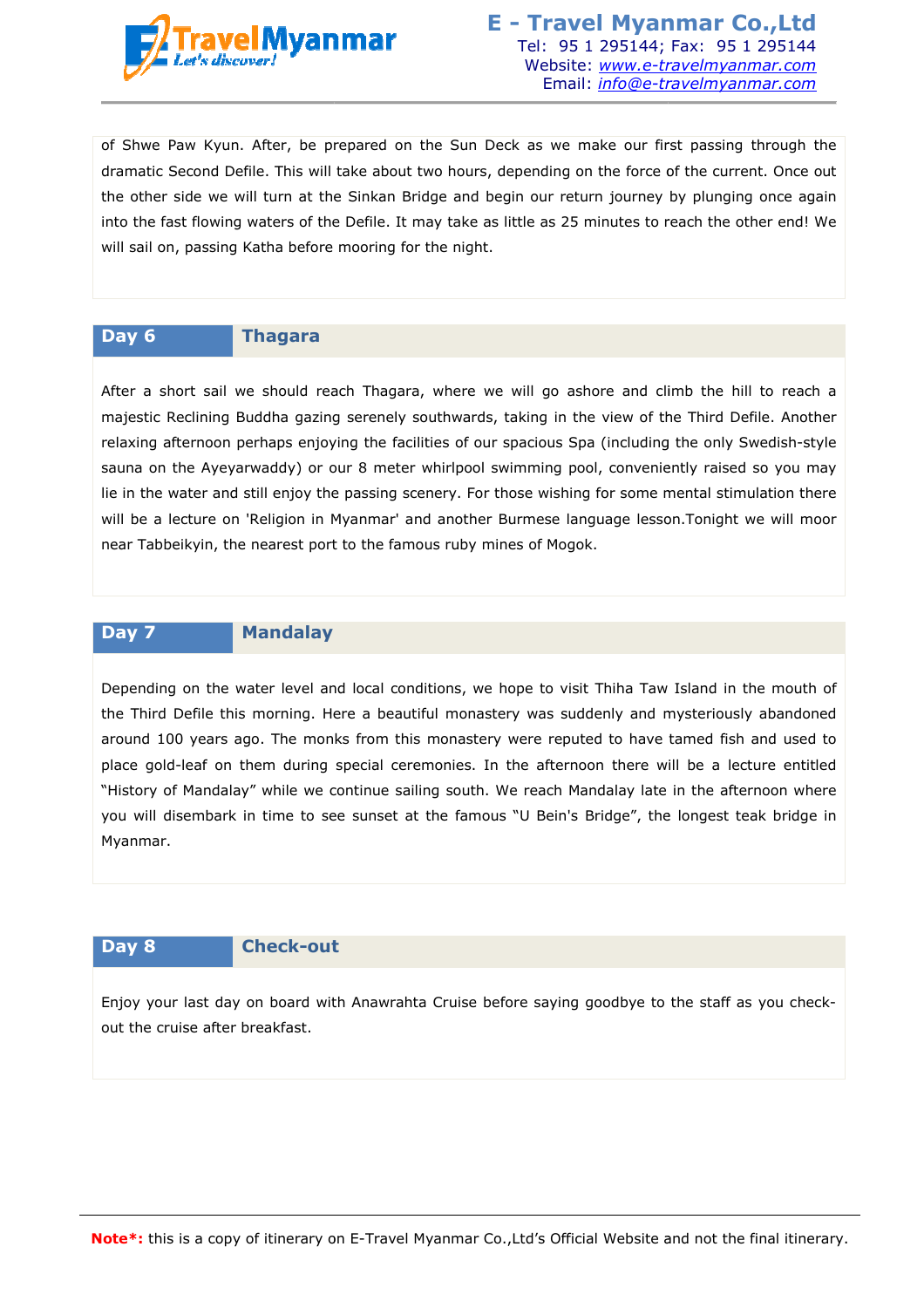

# **III. Terms & Conditions**

### **GENERAL BOOKING TERMS & CONDITIONS**

### **BOOKING PROCEDURE**

- E-Travel Myanmar required deposit of at least 30% of total tour cost to guarantee the booking. This ammount can be paid by credit card (through a secured payment system), bank transfer, Western Union or Paypal. Travel Myanmar required deposit of at least 30% of total tour cost to guarantee<br>iis ammount can be paid by credit card (through a secured payment system), b<br>estern Union or Paypal.<br>:mainder of total tour cost must be paid
- Remainder of total tour cost must be paid in cash upon arrival or 2 weeks before departure date if by any other payment methods.
- Transfer fee, if any, must be paid at customer's end. E-Travel Myanmar will recognize the ammount received only.

### **CANCELLATION**

At E-Travel Myanmar Co.,Ltd, we do our best to minimize cancellation penalty for our guests but we At E-Travel Myanmar Co.,Ltd, we do our best to minimize cancellation penalty for our guests but we<br>must abide the cancellation policy of each service provider. Any cancellations should be made in writing.

### **Cancellation by the customers**

Where the Customer cancels the tour, then the effective date of cancellation will be the date the company receives the written notification. The cancellation charge to the customer is listed below:

- More than 30 days before departure
- Between 15 and 29 days before departure
- Between 7 days and 14 days before departure
- Between 2 days and 6 days before departure
	- 1 day or less
- : deposit if forfeited :50 % of total tour cost
- :70 % of total tour cost
- :85 % of total tour cost
- :100 % of total tour cost
- Flight tickets are fixed following the final itinerary, 100% charge for airfare for any cancellation. ■ Between 7 days and 14 days before departure and the set of total tour cost<br>
■ Between 2 days and 6 days before departure the set of the set of total tour cost<br>
■ 1 day or less<br>
■ 1 day or less<br>
■ 1 day or less<br>
■ 100

### **Cancellation by E-Travel Myanmar Travel**

request of the customer, agrees to delay cancellation of the tour then the company still cancells the tour for the customer's non-payment, the cancellation charges set out shall apply and be payable by the customer.

### **Special conditions**

E-Travel Myanmar reserves the right to change these cancellation conditions depending on airlines, tour for the customer's non-payment, the cancellation charges set out shall apply and be payable by<br>the customer.<br>**Special conditions**<br>E-Travel Myanmar reserves the right to change these cancellation conditions depending o to be modified.

### **RESPONSIBILITY**

Except in situation beyond human control, E-Travel Myanmar will be held responsibility for any additional expense resulting from the change caused by us in itinerary, transportation, accommodation. hotels and cruises' cancellation policies. We will inform you in writing in case the above conditions need<br>to be modified.<br>**RESPONSIBILITY**<br>Except in situation beyond human control, E-Travel Myanmar will be held responsibi participants or refund the difference in payment for service rendered below standard.

The detailed program and schedule flights are subject to change by airline without prior notice and in accordance with the weather conditionals and daily operation of flights. Consequently, itinerary concerned might be adjusted. If this occurs, E E-Travel Myanmar will do all in its power to assist participants in boarding flights or findding alternative arrangements. This is done as a courtesy to participants and E-Travel Myanmar can not held the responsibility for denied boarding, or additional charges occurred. participants and E-Travel Myanmar can not held the responsibility for denied boarding, or additional<br>charges occurred.<br>TRAVEL INSURANCE<br>Travel Insurane is not included. E-Travel Myanmar highly recommend you to have travel Tel: 95 1 295144; Fax: 95 14 295144; Fax: 95 14 295144; Fax: 95 14 295144; Fax: 95 14 295144; Fax: 95 14 29614<br>
modificials into the secured payment system payable creation of the creation of the creation of the creation o ditionals and daily chis occurs, E-Travel<br>findding alternative a<br>can not held the res<br>Travel Myanmar high

### **TRAVEL INSURANCE**

when traveling around Asia. /